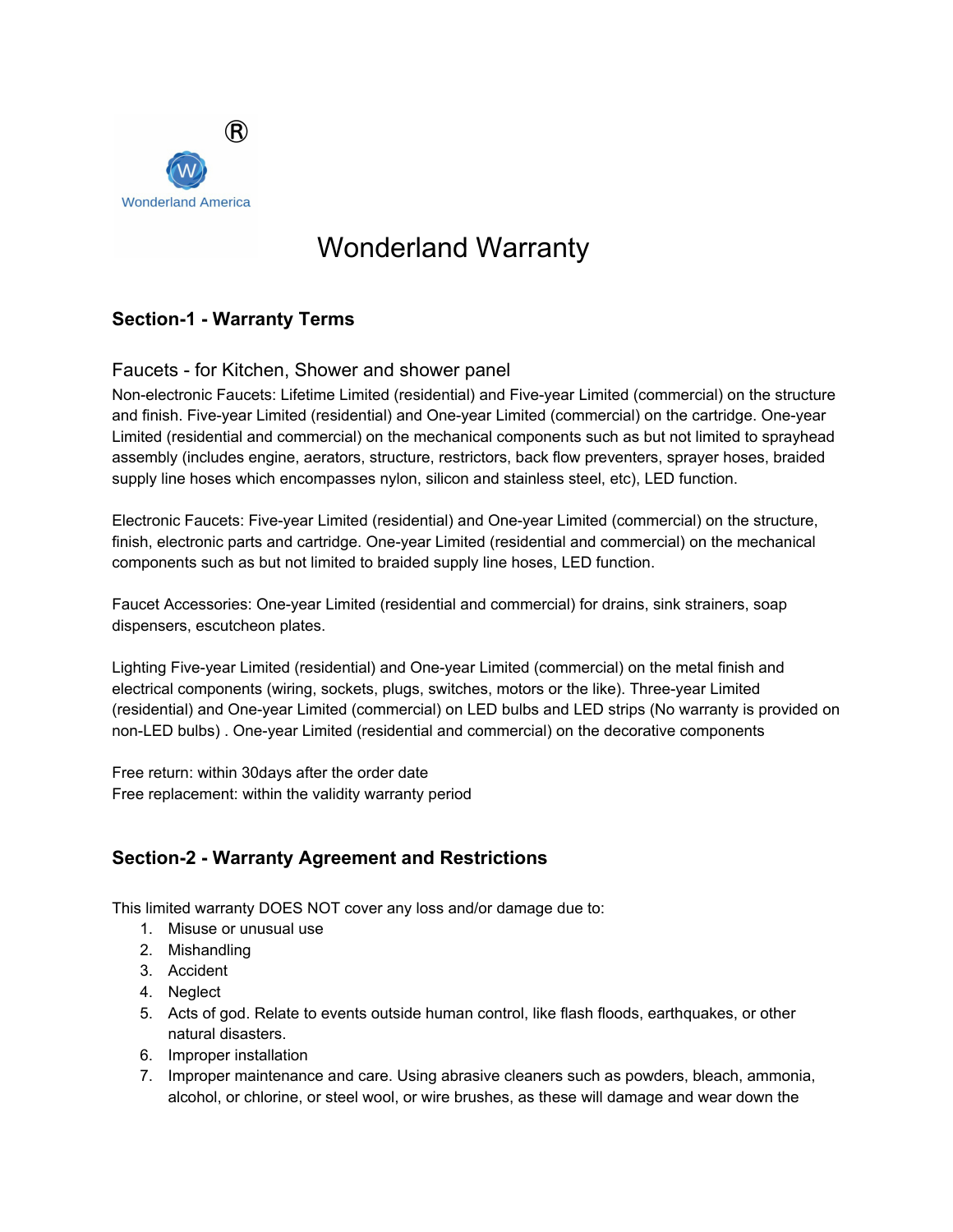finish. Significant product exposure to chemicals, harsh cleaners and harsh outdoor environment will void any and all warranties on finishes and material.

- 8. Modification (including but not limited to use of unauthorized parts or attachments), or adjustment or repair. This warranty only applies when all components have been provided by Homary.com. Substituting another manufacturer's product and/or components will render the warranty completely void.
- 9. Normal wear and tear from daily use. For example, gloss reduction, scratching, staining and alkaline etching of finishes over time, due to use, cleaning practices or water or atmospheric conditions, are not manufacturing defects but are indicative of normal wear and tear

This warranty extends to the original purchaser, and is not transferable whether to heirs, subsequent owners, or otherwise. No affirmation of Wonderland, by words or action, other than as set forth herein shall constitute a warranty.

If you believe that you have a warranty claim, contact Wonderland America by sending an email to [sales@showerwonder.com](mailto:sales@showerwonder.com) Please be sure to provide all pertinent information regarding your claim, including a copy of your original order confirmation, confirm the item number & Qty of the defective item(s), a complete description of the problem, provide pictures or video evidence clearly showing the problem.

THE FOREGOING WARRANTY IS IN LIEU OF ALL OTHER WARRANTIES, EXPRESS OR IMPLIED INCLUDING THOSE OF MERCHANTABILITY, FITNESS on ANY PARTICULAR PURPOSE OR INFRINGEMENT. BUYER SHALL IN NO EVENT BE ENTITLED TO, AND WONDERLAND AMERICA SHALL NOT BE LIABLE ON, INDIRECT, SPECIAL, INCIDENTAL OR CONSEQUENTIAL DAMAGES OF ANY NATURE, INCLUDING, BUT NOT LIMITED TO, TO LOSS OF PROFIT, PROMOTIONAL AND/OR MANUFACTURING EXPENSES, OVERHEAD, INJURY TO REPUTATION AND/OR LOSS OF CUSTOMERS.

#### **Section-3 - How to fix the issues**

1. For led shower panel:

(1) Issue: Both led display and led light can not work Solution: need exchange new motor

(2) Issue: led display can not work but led light can work Solution: need exchange led display

(3) Issue: led display can work but led light can not work Solution: need exchange led light

2 . For led kitchen faucet

(1) issue: led light can not work

Solution: need exchange new led spout

(2) issue: leak water

Solution: need exchange new valve core or rubble ring

3. For shower faucets

(1) issue: leak water Solution: need exchange new valve core or rubble ring